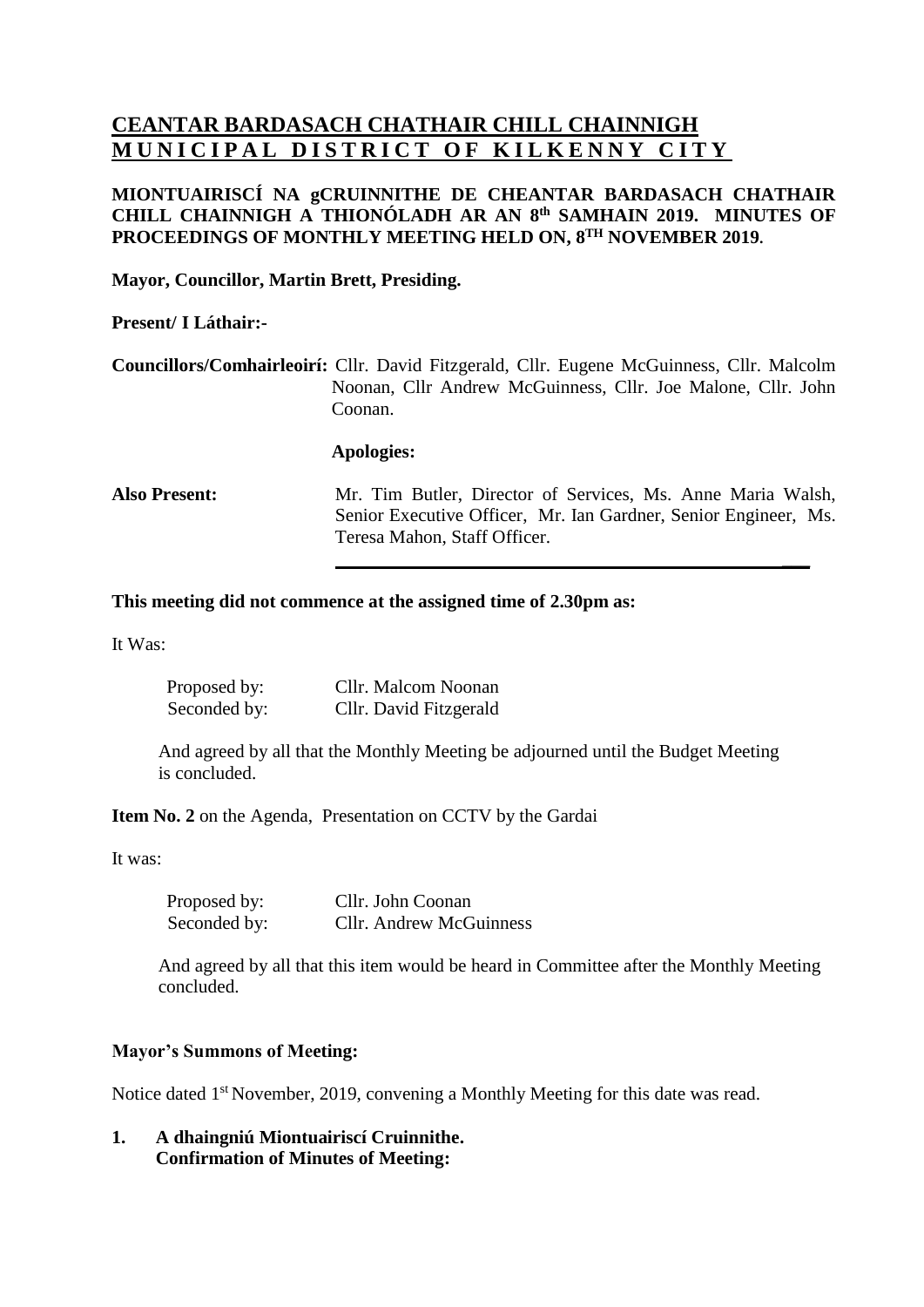Minutes of monthly meeting held on 11<sup>th</sup> October 2019, having been previously circulated was tabled for confirmation. It was:

> Proposed by: Cllr. Joe Malone Seconded by: Cllr. John Coonan And Resolved

"That the minutes as presented to the meeting be and are hereby adopted".

The visit to the City Wall will not take place before the December Municipal District meeting as the meeting is being held in St. Canice's Cathedral.

A meeting with representatives from Taxi drivers will be arranged during the review of the parking bye-laws and once a representative has been appointed.

## **2. Cúrsaí thabhairt ar aghaidh ordú ón Méara Matters brought forward by direction of the Mayor.**

The Mayor acknowledged the following Projects/Events which he attended and will attend:

- Savour Kilkenny Festival.
- Gowran AC event in Castle Park
- Congratulations and commiseration for the hurling county final participants.
- Launch of Yulefest
- Mayor's concert on  $11<sup>th</sup>$  December in Watergate
- Order of Malta 80 years anniversary
- CBS fundraising banquet
- Garda Youth Awards
- Launch of the Mayor's Christmas fund.

Members congratulated Cllr. Malcolm Noonan on his new EU appointment and Edwina Grace on the birth of her baby. Traffic plans for festivals in Kilkenny will be addressed as part of the overall Traffic Management Plan.

## **3. Nuashonrú ar fhodhlíthe busála.**

Update on busking bye-laws.

Mr. Tim Butler circulated a summary to Members of busking bye-laws for Dublin and Galway and summary of proposed inclusions for bye-laws for Kilkenny. Members raised a number of queries/questions which were addressed by Mr. Butler.

Mr. Butler explained that what was presented to Members today was an outline of the proposals. It is proposed to revert to the Members in January with draft bye-laws following receipt of legal advice . Once the Members are satisfied with the draft bye-laws they will go on display for public consultation. Submissions will them be considered and the statutory process for adopting byelaws will be followed.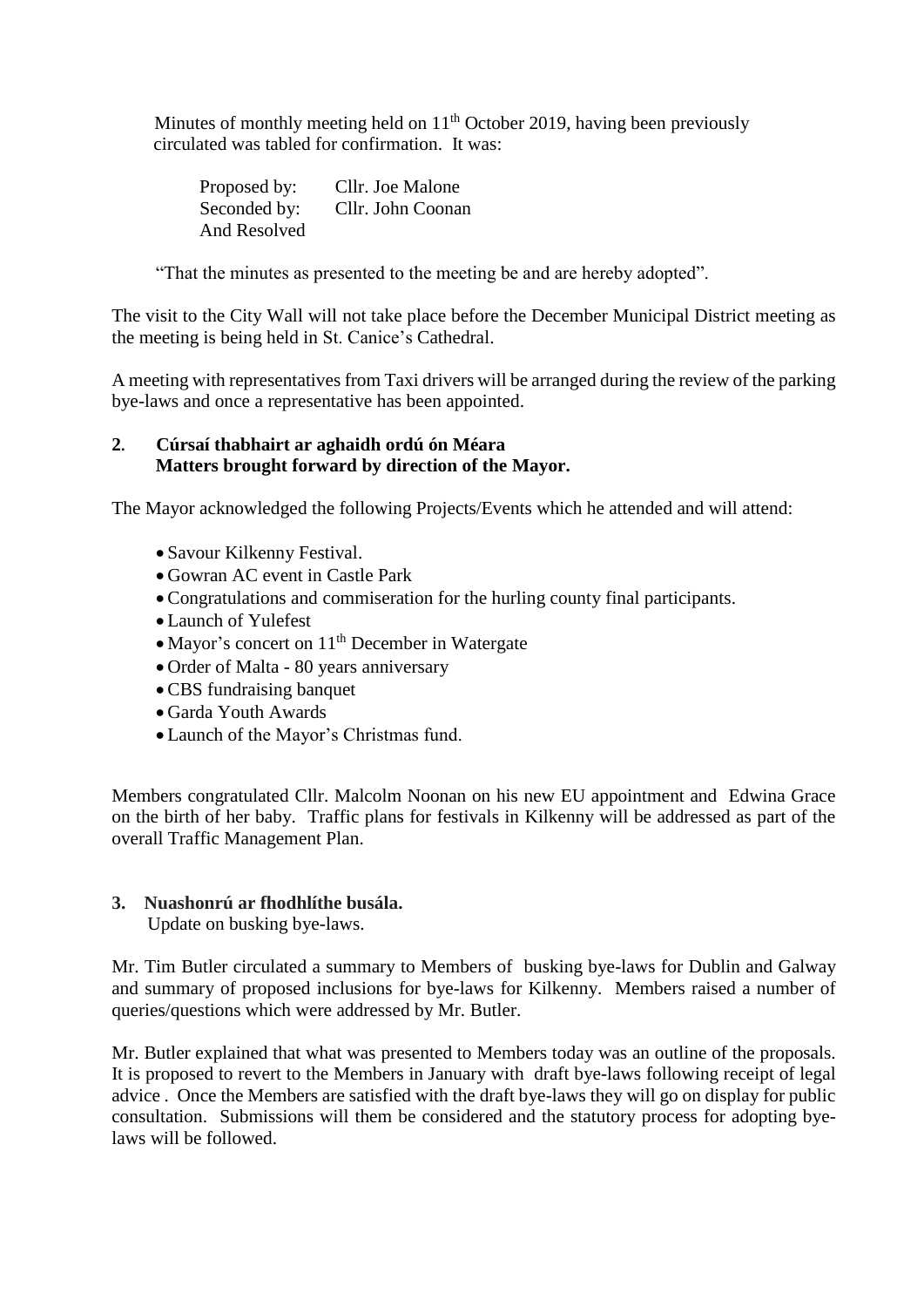## **4. Nuashonrú ar thionscadail bóithre.**

Update on Road Projects

Mr Ian Gardner, City Engineer, provided a report for Members detailing road work updates for November. The report included information on the restoration improvement works, footpath works, road opening licences, big belly bins and miscellaneous works happening in or scheduled to commence in November. He also updated Members on the Kilkenny City bus service. Members thanked Mr. Gardner for the detailed report and raised the following queries/comments in relation to roads:

- Old trees lifting footpaths in Assumption Place.
- Big belly bins for the Old Loughlin Road.
- Time line for works on the Ballyfoyle Road.
- Timetable for city bus service and any special service for Christmas.
- Further delays to the commencement of the city bus service.
- Cycle lanes coming to an abrupt halt at bus stops and crossings.
- Possibility of parking at Abbey Street restricted to residents only.
- Visual impaired road markings on surfaces in places like Lacken Drive.
- Recycling bins in the City.
- Footpaths on Nuncio Road and St Fiacra's Place.
- Foliage covering lamps in College Park.
- Footpaths leading up to bus stop on the Bohernatownish Road.
- Possibility of more yellow lines on Dean Street to increase sight lines.
- Cutting back bushes on Cedar Drive and Stephen Street.
- Dissatisfaction with Irish Water works in Fatima Place.

Mr. Ian Gardner and Mr. Butler responded to all the Members queries. Mr. Gardner confirmed that he has set up a new Reps. system where Members can email directly and the email will be forwarded to the appropriate person. Mr. Butler explained that Irish Water are the responsibility Authority for water services and are required to reinstate any roads/footpaths to their former state after carrying out works.

- (a) Mr. Gardner provided Members with details on extinguishing a right-of-way at Newpark Close. He concluded that the combination of low traffic volumes and traffic speeds does not warrant the significant works/costs that would be required to extinguish the right-of-way.
- (b) Mr. Gardner handed out a comprehensive road traffic assessment for the Granges and Freshford Roads. Members asked that they are given time to assimilate the report and requested that it would be a stand-alone item on the agenda for the next meeting.

| It was: | Proposed by: | <b>Cllr.</b> Andrew McGuinness                          |
|---------|--------------|---------------------------------------------------------|
|         | Seconded by: | Cllr. John Coonan                                       |
|         |              | that a similar report be prepared for the Outrath Road. |

(c) Mr. Gardner confirmed that a draft plan is being considered for Cootes Lane which will involve engaging with the Schools and the landowner. Cllr. Malone asked that a street name sign be erected on Cootes Lane.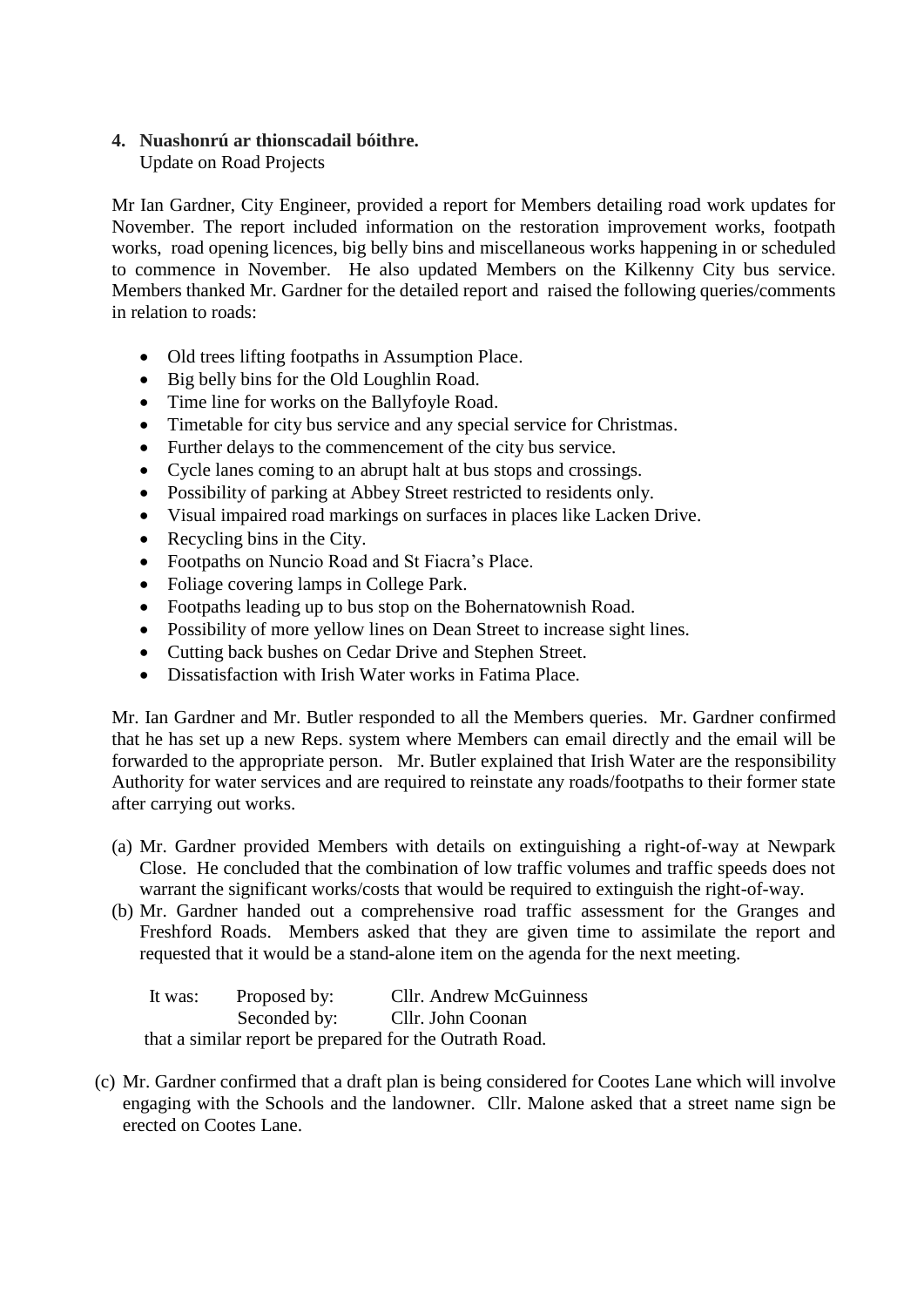### **5. Fógra Foriarratais in ainm an Comh. David Fitzgerald dar dáta 7th October 2019 Notice of Motion in the name of Cllr. David Fitzgerald received 7 th October 2019**

 " That Kilkenny MDC fund, design and install a footpath from the Sion road along the outer side of the Ring road to connect to the Lacken walk /Ossory Bridge / Canal walk . This low cost solution will provide pedestrian access without the necessity to cross the Ring Road (N.10) into the City centre for residents in the Dublin road and Sion road area."

Following discussion by Elected Members

 It was: Proposed by: Cllr. David Fitzgerald Seconded by: Cllr. Joe Malone And Agreed:

"That the cost of providing the footpath be prepared for consideration by the Members. "

#### **6. Fógra Foriarratais in ainm an Comh. John Coonan 31st October 2019 Notice of Motion in the name of Cllr. John Coonan 31st October 2019**

 " That Kilkenny municipal district make representations to the OPW to seek a universal public toilet and changing facility at the castle park".

|             | It was: Proposed by: Cllr. John Coonan |
|-------------|----------------------------------------|
|             | Seconded by: Cllr. Andrew McGuinness   |
| And Agreed: |                                        |

"That a robust letter be sent to the OPW requesting the above "

## **7. Fógra Foriarratais in ainm an Comh. David Fitzgerald 25th October 2019 Notice of Motion in the name of Cllr David Fitzgerald 25th October 2019**

 "That Kilkenny Municipal District resolve that all income raised through car parking charges in the Kilkenny Municipal District be retained and exclusively spent in the Kilkenny Municipal District"

 This motion was discussed at the Municipal District Annual Budget Meeting and deferred for further consideration.

## **8. Fógra Foriarratais in ainm an Comh. John Coonan 31st October 2019 Notice of Motion in the name of Cllr. John Coonan 31st October 2019**

 "That Kilkenny municipal district take all necessary steps to ensure that the historic jail cells at Kilkenny court house complex parliament street are enabled to become an integral part of our visitors tourist attraction at the heart of the medieval mile".

 It was: Proposed by: Cllr. John Coonan Seconded by:Cllr. Andrew McGuinness And Agreed: